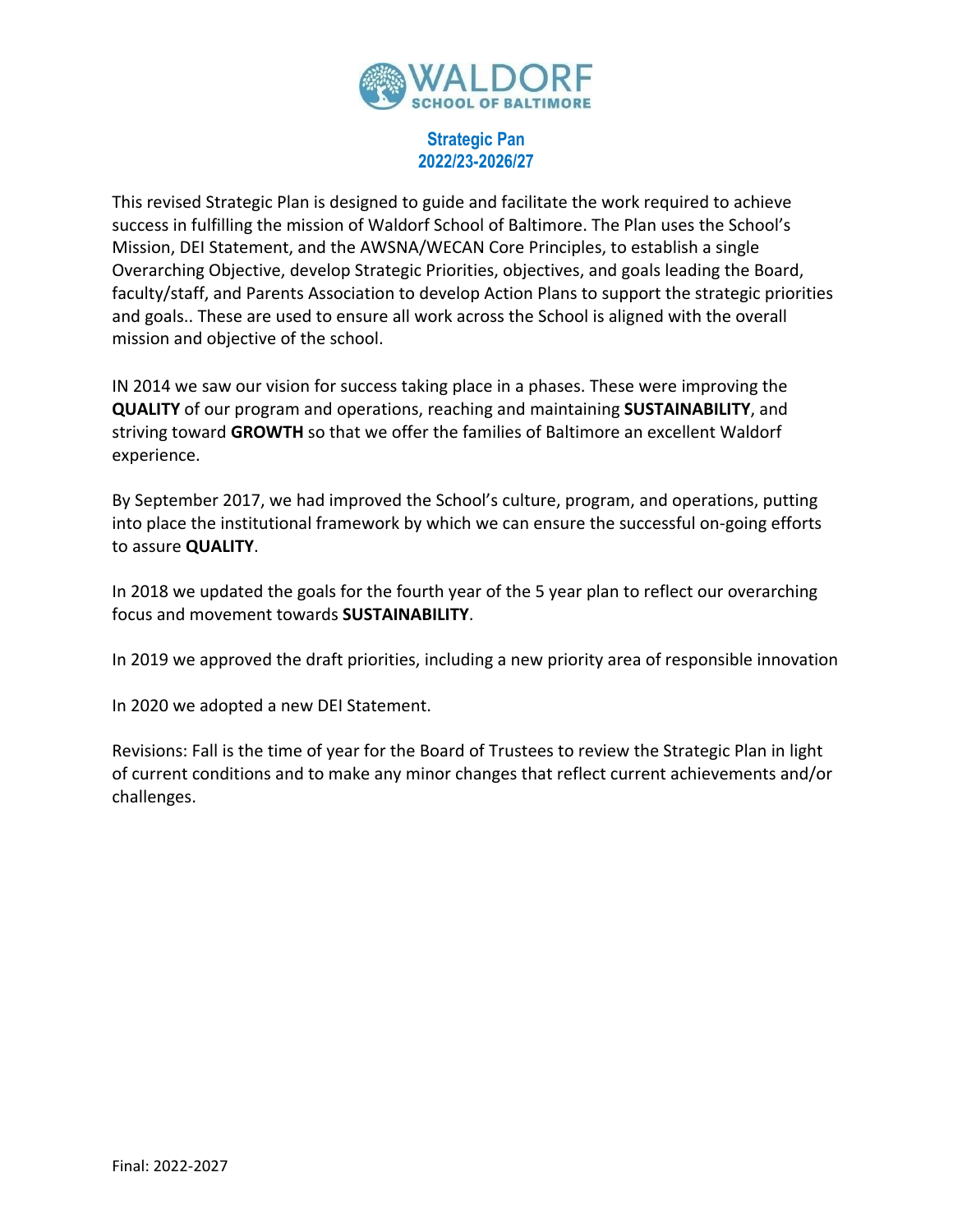# **Strategic Plan 2022/23-2026/27**

#### **Mission**

The Waldorf School of Baltimore educates and inspires children to think, feel and act with depth, imagination and purpose

## **DEI Statement**

The Waldorf School of Baltimore actively encourages and supports diversity and inclusion in our community.

We strive to strengthen diversity, equity, and inclusion through our pedagogical and administrative policies and practices.

We welcome people of (but not limited to) all races, gender identities, sexual orientations, socioeconomic statuses, abilities, ages, and religions.

Our community works to embrace and deepen our own understanding of both our strengths, which support our goal for the inclusion of all, as well as the challenges hindering our progress toward this goal. We actively stand against hatred, prejudice and discrimination.

## **Overarching Statement**

To secure the future of WSB by focusing on developing all aspects of the school that can serve to sustain the institution in support of its pedagogical mission that is a practical manifestation of the AWSNA & WECAN Guiding Core Principles.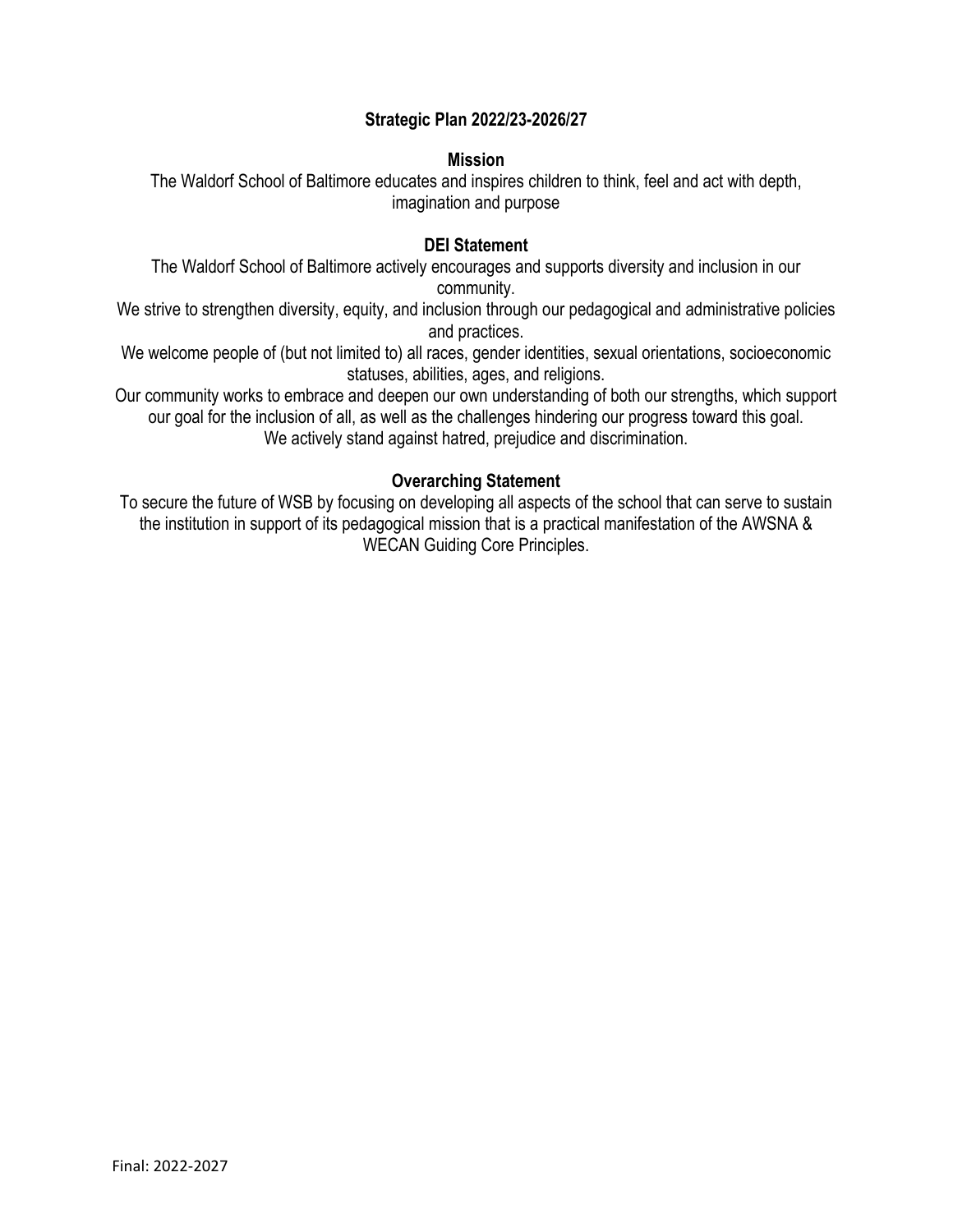# **Strategic Priorities and Major Goals**

## **Priority A. School Culture and Stakeholder Sustainability**

*Expand and engage all community constituencies (families, faculty/staff, Board, and alumni) in meaningful and mutually beneficial relationships based on inclusion and belonging.* 

**Goal 1:** Provide active and inspiring Board leadership.

**Goal 2:** Increase diversity of families, faculty/staff, and Board to better reflect local demographics.

**Goal 3:** Expand and facilitate conversations and learning opportunities for all community members to actively learn about issues and apply skills related to diversity, equity, and inclusion.

**Goal 4**: Engage the whole school community in articulating the values of the school, how they are manifest, and how the work and activities of each constituent group can be more closely linked to them.

## **Priority B. Enrollment Management and Sustainability of Tuition Income**

*Create a cohesive, deliberate, targeted approach to managing marketing, admissions and retention. Invest focused efforts in increasing tuition and scholarship income.* 

**Goal 1.** Increase diversity of students to more closely reflect local demographics.

**Goal 2:** Increase average net tuition to help provide a stronger financial foundation.

**Goal 3:** Increase controllable retention rates.

**Goal 4:** Evaluate Financial Aid & tuition discount policies and staffing arrangements.

#### **Priority C. Responsible Innovation:**

## *Updating the curriculum and program to meet the educational needs of today's students within the Waldorf pedagogical and developmental framework.*

**Goal 1**: Further develop a less euro-centric and more global curriculum that supports and meets our mission to strengthen diversity, equity, and inclusion.

Goal 2: Develop and implement the curriculum to include activities, lessons, and experiences from local, national, and global locations and our own communities.

**Goal 3**: Provide classroom and community experiences that teach tolerance and engage students in the social emotional explorations of identity, diversity, equity, and inclusion.

**Goal 4:** Encourage, engage, and empower students and community to understand the natural world and become responsible environmental stewards.

#### **Priority D. Faculty Development.**

#### *Hiring, developing and retaining faculty and staff to provide a high quality, relevant, and inclusive educational environment.*

**Goal 1:** Expand and deepen an understanding of the Waldorf anthroposophical underpinnings of the curriculum and educational methodology.

**Goal 2:** Increase diversity of faculty and staff to better reflect local demographics and to attract a more diverse community.

**Goal 3:** Increase the number of fully trained Waldorf teachers and administrators.

Goal 4: Provide a salary and compensation plan for faculty and staff that attracts and retains employees.